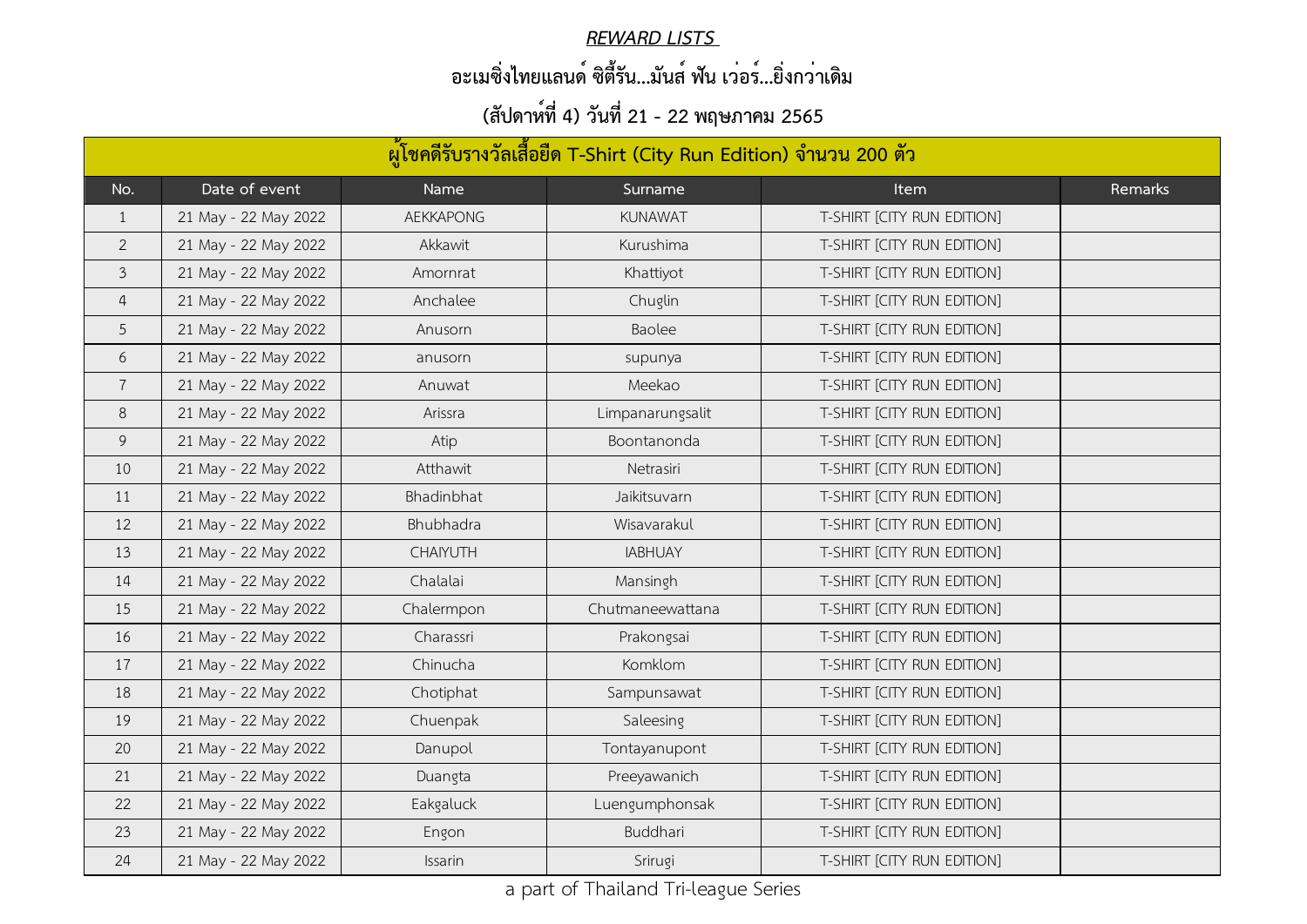#### *REWARD LISTS*

# **อะเมซิ่งไทยแลนด์ ซิตี้รัน...มันส์ ฟัน เว่อร์...ยิ่งกว่าเดิม**

| ้ผู้โชคดีรับรางวัลเสื้อยืด T-Shirt (City Run Edition) จำนวน 200 ตัว |                      |                  |                   |                            |         |
|---------------------------------------------------------------------|----------------------|------------------|-------------------|----------------------------|---------|
| No.                                                                 | Date of event        | Name             | Surname           | <b>Item</b>                | Remarks |
| 25                                                                  | 21 May - 22 May 2022 | Ittiphol         | Bhurisith         | T-SHIRT [CITY RUN EDITION] |         |
| 26                                                                  | 21 May - 22 May 2022 | jamjuree         | saesue            | T-SHIRT [CITY RUN EDITION] |         |
| 27                                                                  | 21 May - 22 May 2022 | Jeerawat         | Polsri            | T-SHIRT [CITY RUN EDITION] |         |
| 28                                                                  | 21 May - 22 May 2022 | <b>JIDAPHA</b>   | <b>SUKSAENG</b>   | T-SHIRT [CITY RUN EDITION] |         |
| 29                                                                  | 21 May - 22 May 2022 | Jirasak          | Chana             | T-SHIRT [CITY RUN EDITION] |         |
| 30                                                                  | 21 May - 22 May 2022 | Jittima          | Wadpongpee        | T-SHIRT [CITY RUN EDITION] |         |
| 31                                                                  | 21 May - 22 May 2022 | Jutamas          | Ponumnuay         | T-SHIRT [CITY RUN EDITION] |         |
| 32                                                                  | 21 May - 22 May 2022 | Jutharath        | Sakdasathit       | T-SHIRT [CITY RUN EDITION] |         |
| 33                                                                  | 21 May - 22 May 2022 | <b>KITTIPONG</b> | <b>UDKHA</b>      | T-SHIRT [CITY RUN EDITION] |         |
| 34                                                                  | 21 May - 22 May 2022 | kittipong        | singhanil         | T-SHIRT [CITY RUN EDITION] |         |
| 35                                                                  | 21 May - 22 May 2022 | Kometh           | Hymgerd           | T-SHIRT [CITY RUN EDITION] |         |
| 36                                                                  | 21 May - 22 May 2022 | Kulapim          | Sridaoruang       | T-SHIRT [CITY RUN EDITION] |         |
| 37                                                                  | 21 May - 22 May 2022 | Lita             | Sanphan           | T-SHIRT [CITY RUN EDITION] |         |
| 38                                                                  | 21 May - 22 May 2022 | Maliya           | Bhandhusilpa      | T-SHIRT [CITY RUN EDITION] |         |
| 39                                                                  | 21 May - 22 May 2022 | Mana             | Srimekhanond      | T-SHIRT [CITY RUN EDITION] |         |
| 40                                                                  | 21 May - 22 May 2022 | Marissa          | Jandamrong        | T-SHIRT [CITY RUN EDITION] |         |
| 41                                                                  | 21 May - 22 May 2022 | Mukda            | Sutthisadsanakul  | T-SHIRT [CITY RUN EDITION] |         |
| 42                                                                  | 21 May - 22 May 2022 | Naritsada        | Wattanasoontorn   | T-SHIRT [CITY RUN EDITION] |         |
| 43                                                                  | 21 May - 22 May 2022 | Natthakorn       | Phochun           | T-SHIRT [CITY RUN EDITION] |         |
| 44                                                                  | 21 May - 22 May 2022 | Niphon           | Wansophark        | T-SHIRT [CITY RUN EDITION] |         |
| 45                                                                  | 21 May - 22 May 2022 | Noppadol         | Yosantia          | T-SHIRT [CITY RUN EDITION] |         |
| 46                                                                  | 21 May - 22 May 2022 | nuengruethai     | chantrathammachat | T-SHIRT [CITY RUN EDITION] |         |
| 47                                                                  | 21 May - 22 May 2022 | Nuttapong        | Kijthavornwatana  | T-SHIRT [CITY RUN EDITION] |         |
| 48                                                                  | 21 May - 22 May 2022 | Nuttawat         | Ketsuwan          | T-SHIRT [CITY RUN EDITION] |         |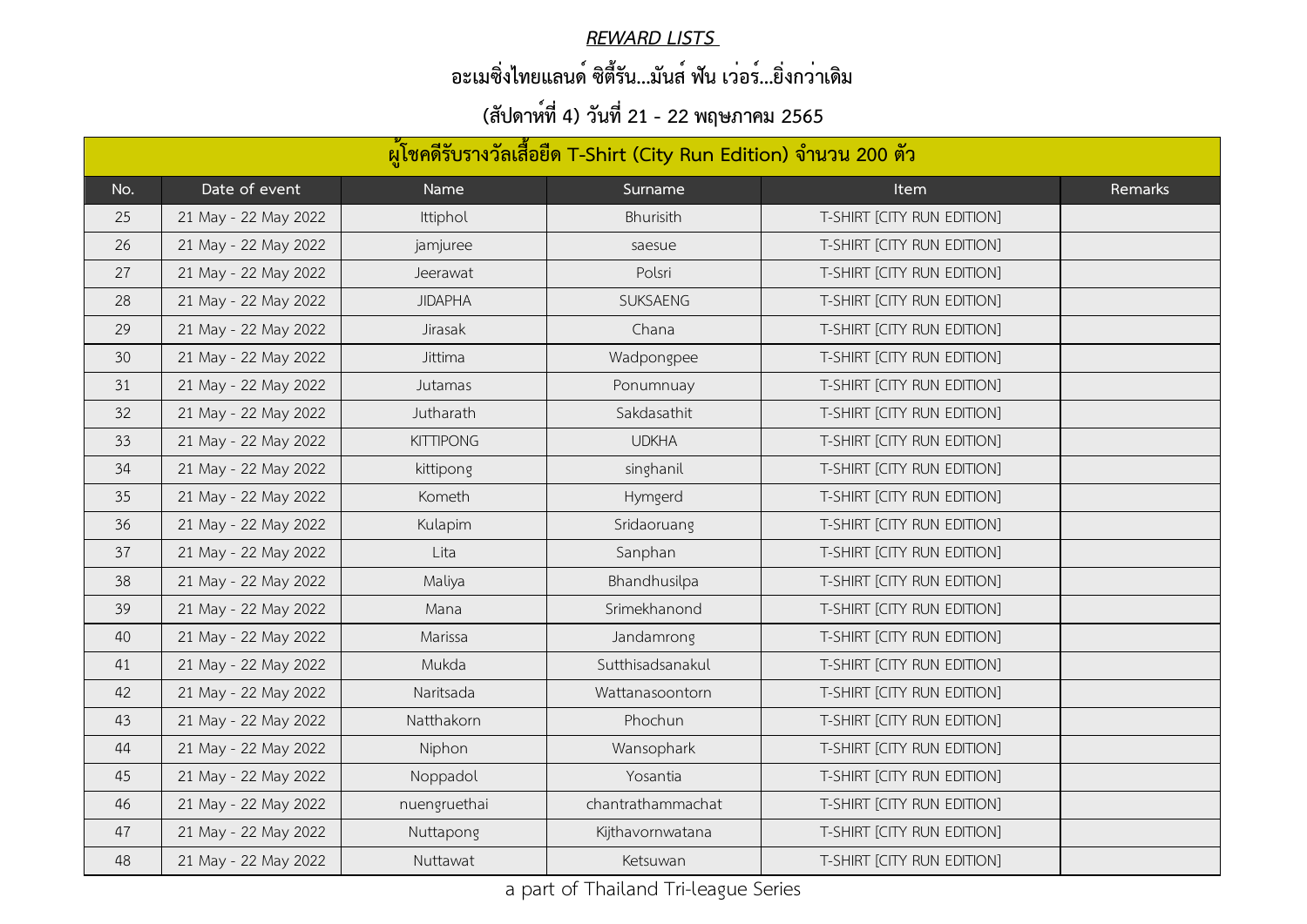#### *REWARD LISTS*

# **อะเมซิ่งไทยแลนด์ ซิตี้รัน...มันส์ ฟัน เว่อร์...ยิ่งกว่าเดิม**

| ้ผู้โชคดีรับรางวัลเสื้อยืด T-Shirt (City Run Edition) จำนวน 200 ตัว |                      |                   |                       |                            |         |
|---------------------------------------------------------------------|----------------------|-------------------|-----------------------|----------------------------|---------|
| No.                                                                 | Date of event        | Name              | Surname               | Item                       | Remarks |
| 49                                                                  | 21 May - 22 May 2022 | Pakkawat          | Seekhiew              | T-SHIRT [CITY RUN EDITION] |         |
| 50                                                                  | 21 May - 22 May 2022 | Pavarisar Tunmark | Jantarothai           | T-SHIRT [CITY RUN EDITION] |         |
| 51                                                                  | 21 May - 22 May 2022 | Peerawatt         | Kittiareepong         | T-SHIRT [CITY RUN EDITION] |         |
| 52                                                                  | 21 May - 22 May 2022 | <b>PETCHSIAM</b>  | <b>CHAROENSUK</b>     | T-SHIRT [CITY RUN EDITION] |         |
| 53                                                                  | 21 May - 22 May 2022 | phadetphol        | phongsawat            | T-SHIRT [CITY RUN EDITION] |         |
| 54                                                                  | 21 May - 22 May 2022 | Piyawut           | Sirirat               | T-SHIRT [CITY RUN EDITION] |         |
| 55                                                                  | 21 May - 22 May 2022 | Pongpan           | Moothong              | T-SHIRT [CITY RUN EDITION] |         |
| 56                                                                  | 21 May - 22 May 2022 | Pornchai          | Jitmonmana            | T-SHIRT [CITY RUN EDITION] |         |
| 57                                                                  | 21 May - 22 May 2022 | Prasopsook        | Kattirat              | T-SHIRT [CITY RUN EDITION] |         |
| 58                                                                  | 21 May - 22 May 2022 | Rain              | Pat                   | T-SHIRT [CITY RUN EDITION] |         |
| 59                                                                  | 21 May - 22 May 2022 | Reanoo            | Deesiri               | T-SHIRT [CITY RUN EDITION] |         |
| 60                                                                  | 21 May - 22 May 2022 | Ruangyos          | Loyrithiwutikrai      | T-SHIRT [CITY RUN EDITION] |         |
| 61                                                                  | 21 May - 22 May 2022 | Saharat           | Kiratiwudhikul        | T-SHIRT [CITY RUN EDITION] |         |
| 62                                                                  | 21 May - 22 May 2022 | Samrarn           | Pitittana             | T-SHIRT [CITY RUN EDITION] |         |
| 63                                                                  | 21 May - 22 May 2022 | sananchai         | khemkaew              | T-SHIRT [CITY RUN EDITION] |         |
| 64                                                                  | 21 May - 22 May 2022 | Sarayut           | Mathavetchathum       | T-SHIRT [CITY RUN EDITION] |         |
| 65                                                                  | 21 May - 22 May 2022 | Sasamon           | Nimchucheep           | T-SHIRT [CITY RUN EDITION] |         |
| 66                                                                  | 21 May - 22 May 2022 | Satanna           | Palakawong na ayudhya | T-SHIRT [CITY RUN EDITION] |         |
| 67                                                                  | 21 May - 22 May 2022 | Sathida           | Laowithawat           | T-SHIRT [CITY RUN EDITION] |         |
| 68                                                                  | 21 May - 22 May 2022 | Senis             | Busayapongchai        | T-SHIRT [CITY RUN EDITION] |         |
| 69                                                                  | 21 May - 22 May 2022 | Settaphong        | Settatat              | T-SHIRT [CITY RUN EDITION] |         |
| 70                                                                  | 21 May - 22 May 2022 | sittipitak        | silsophongasam        | T-SHIRT [CITY RUN EDITION] |         |
| 71                                                                  | 21 May - 22 May 2022 | somjit            | munkong               | T-SHIRT [CITY RUN EDITION] |         |
| 72                                                                  | 21 May - 22 May 2022 | Somsak            | Sukunto               | T-SHIRT [CITY RUN EDITION] |         |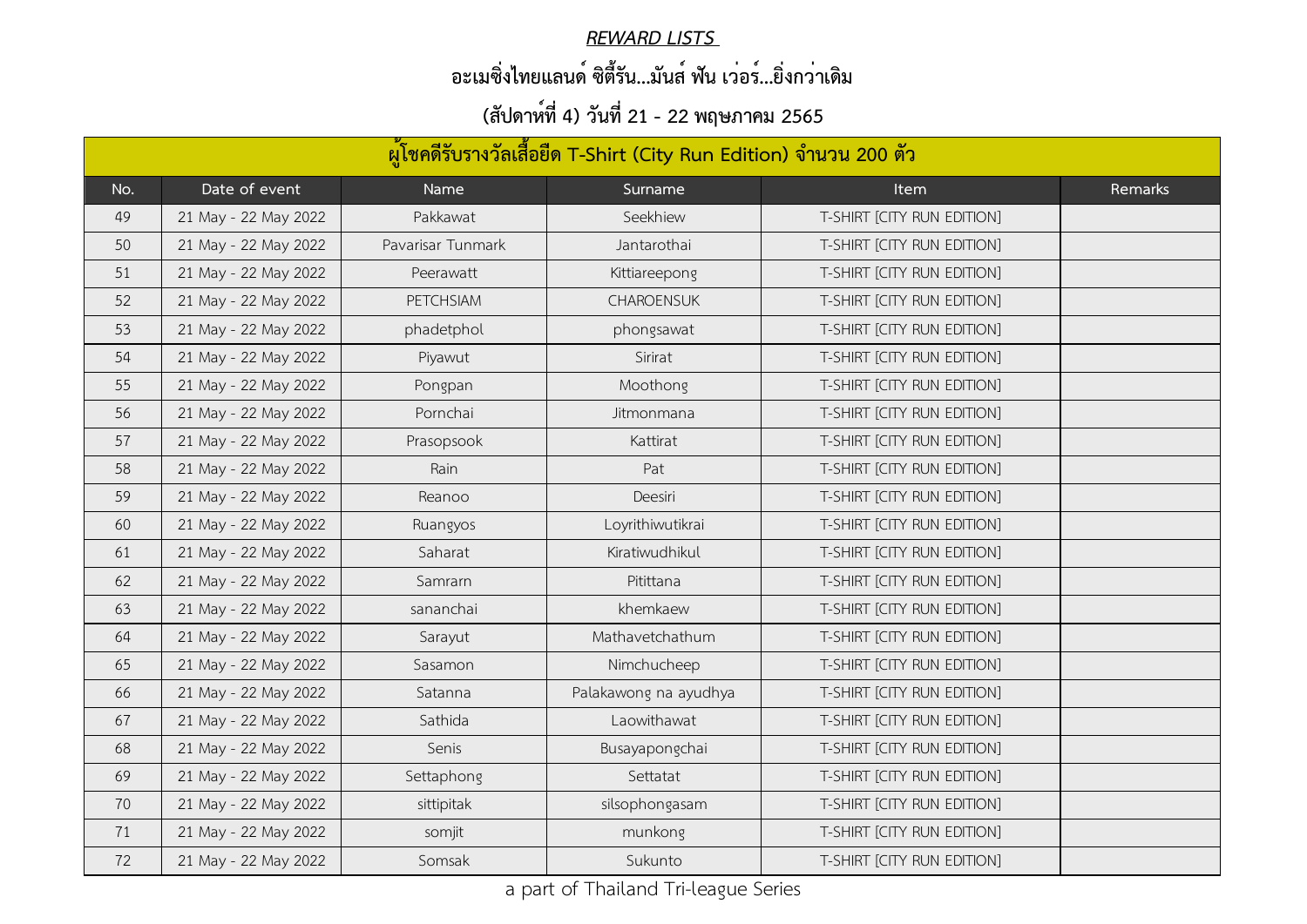#### *REWARD LISTS*

# **อะเมซิ่งไทยแลนด์ ซิตี้รัน...มันส์ ฟัน เว่อร์...ยิ่งกว่าเดิม**

| ้ผู้โชคดีรับรางวัลเสื้อยืด T-Shirt (City Run Edition) จำนวน 200 ตัว |                      |                  |                    |                            |         |
|---------------------------------------------------------------------|----------------------|------------------|--------------------|----------------------------|---------|
| No.                                                                 | Date of event        | Name             | Surname            | <b>Item</b>                | Remarks |
| 73                                                                  | 21 May - 22 May 2022 | Sornchai         | <b>VERAPANT</b>    | T-SHIRT [CITY RUN EDITION] |         |
| 74                                                                  | 21 May - 22 May 2022 | Sukajan          | Pongprapai         | T-SHIRT [CITY RUN EDITION] |         |
| 75                                                                  | 21 May - 22 May 2022 | <b>SUKAPHAT</b>  | <b>AKKHARAPON</b>  | T-SHIRT [CITY RUN EDITION] |         |
| 76                                                                  | 21 May - 22 May 2022 | Sumate           | Raveepowpong       | T-SHIRT [CITY RUN EDITION] |         |
| 77                                                                  | 21 May - 22 May 2022 | Sunata           | Pongsakiat         | T-SHIRT [CITY RUN EDITION] |         |
| 78                                                                  | 21 May - 22 May 2022 | Surasak          | Rattanapapaschala  | T-SHIRT [CITY RUN EDITION] |         |
| 79                                                                  | 21 May - 22 May 2022 | Surat            | Pensewee           | T-SHIRT [CITY RUN EDITION] |         |
| 80                                                                  | 21 May - 22 May 2022 | <b>TEERATHAT</b> | KALAYANASUKO       | T-SHIRT [CITY RUN EDITION] |         |
| 81                                                                  | 21 May - 22 May 2022 | Thakorn          | Hamann             | T-SHIRT [CITY RUN EDITION] |         |
| 82                                                                  | 21 May - 22 May 2022 | Thanakorn        | Tinwong            | T-SHIRT [CITY RUN EDITION] |         |
| 83                                                                  | 21 May - 22 May 2022 | <b>THANALOP</b>  | CHAVANSANTATI      | T-SHIRT [CITY RUN EDITION] |         |
| 84                                                                  | 21 May - 22 May 2022 | Thanaporn        | Ngamkala           | T-SHIRT [CITY RUN EDITION] |         |
| 85                                                                  | 21 May - 22 May 2022 | Thanpanapong     | Boonpetch          | T-SHIRT [CITY RUN EDITION] |         |
| 86                                                                  | 21 May - 22 May 2022 | Theerawat        | Sakhorn            | T-SHIRT [CITY RUN EDITION] |         |
| 87                                                                  | 21 May - 22 May 2022 | Thitirat         | Fakthong           | T-SHIRT [CITY RUN EDITION] |         |
| 88                                                                  | 21 May - 22 May 2022 | Thongpoon        | Wannasawad         | T-SHIRT [CITY RUN EDITION] |         |
| 89                                                                  | 21 May - 22 May 2022 | Thossamon        | Parinyawanit       | T-SHIRT [CITY RUN EDITION] |         |
| 90                                                                  | 21 May - 22 May 2022 | Tisanin          | Liptawat           | T-SHIRT [CITY RUN EDITION] |         |
| 91                                                                  | 21 May - 22 May 2022 | Waldette         | Genis              | T-SHIRT [CITY RUN EDITION] |         |
| 92                                                                  | 21 May - 22 May 2022 | Warakorn         | Srimool            | T-SHIRT [CITY RUN EDITION] |         |
| 93                                                                  | 21 May - 22 May 2022 | Warawit          | Viboonpattama      | T-SHIRT [CITY RUN EDITION] |         |
| 94                                                                  | 21 May - 22 May 2022 | Watcharachai     | Wancham            | T-SHIRT [CITY RUN EDITION] |         |
| 95                                                                  | 21 May - 22 May 2022 | <b>WICHAI</b>    | <b>CHITCHAIROT</b> | T-SHIRT [CITY RUN EDITION] |         |
| 96                                                                  | 21 May - 22 May 2022 | Wichuda          | Numyanthongbai     | T-SHIRT [CITY RUN EDITION] |         |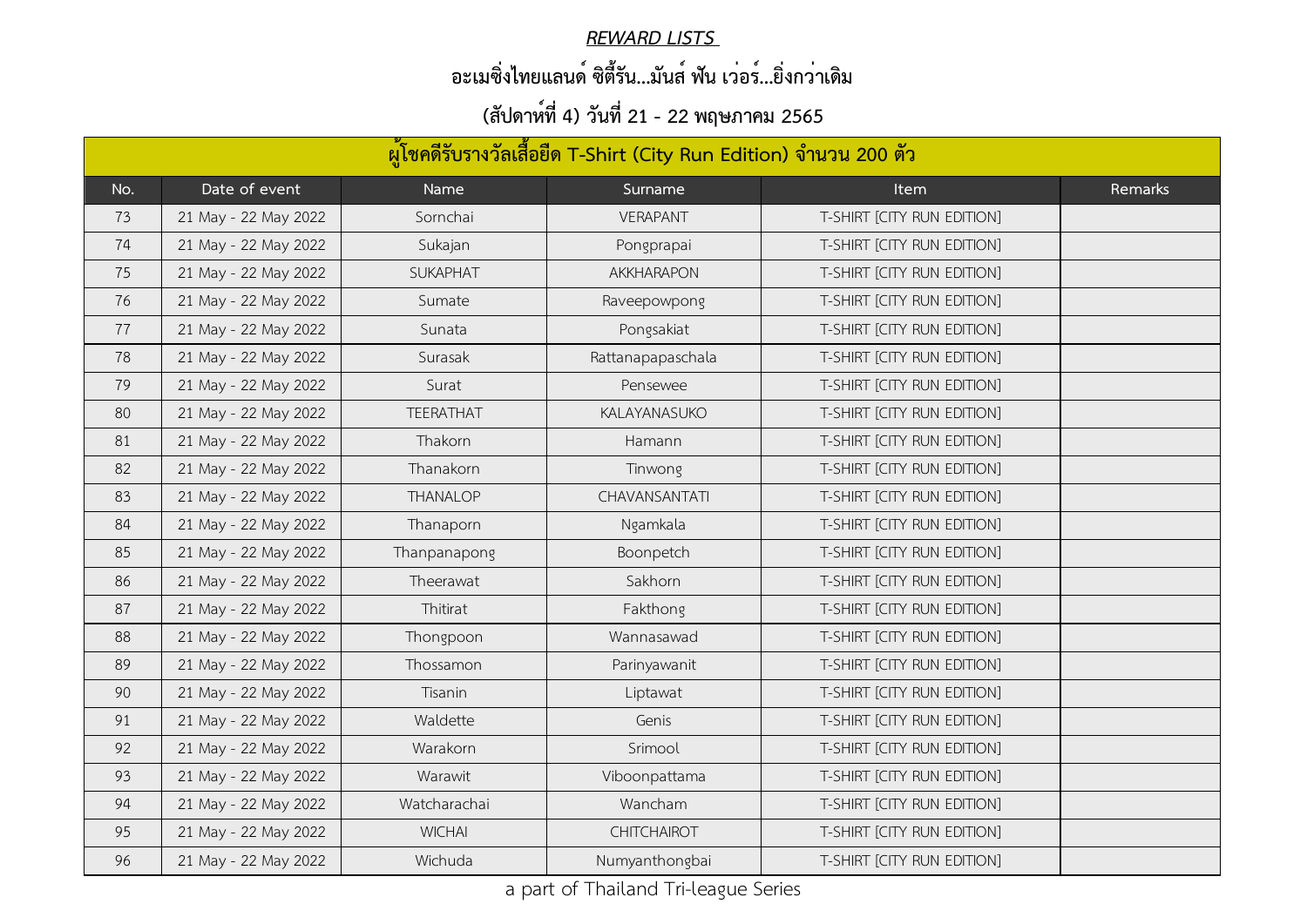#### *REWARD LISTS*

# **อะเมซิ่งไทยแลนด์ ซิตี้รัน...มันส์ ฟัน เว่อร์...ยิ่งกว่าเดิม**

|     | ้ผู้โชคดีรับรางวัลเสื้อยืด T-Shirt (City Run Edition) จำนวน 200 ตัว |                       |                |                            |         |  |
|-----|---------------------------------------------------------------------|-----------------------|----------------|----------------------------|---------|--|
| No. | Date of event                                                       | Name                  | Surname        | <b>Item</b>                | Remarks |  |
| 97  | 21 May - 22 May 2022                                                | Worapot               | Attanat        | T-SHIRT [CITY RUN EDITION] |         |  |
| 98  | 21 May - 22 May 2022                                                | Wutthiloet            | Suvannason     | T-SHIRT [CITY RUN EDITION] |         |  |
| 99  | 21 May - 22 May 2022                                                | Yut                   | Kongsaksirikul | T-SHIRT [CITY RUN EDITION] |         |  |
| 100 | 21 May - 22 May 2022                                                | กชพรรณ                | แสงโสภิต       | T-SHIRT [CITY RUN EDITION] |         |  |
| 101 | 21 May - 22 May 2022                                                | กมล                   | เดนพาณิชยการ   | T-SHIRT [CITY RUN EDITION] |         |  |
| 102 | 21 May - 22 May 2022                                                | ้กมลรัตน <sup>์</sup> | เทียมทัด       | T-SHIRT [CITY RUN EDITION] |         |  |
| 103 | 21 May - 22 May 2022                                                | กรุณา                 | ฮะซิม          | T-SHIRT [CITY RUN EDITION] |         |  |
| 104 | 21 May - 22 May 2022                                                | กฤตธิ์                | งามอุษาวรรณ    | T-SHIRT [CITY RUN EDITION] |         |  |
| 105 | 21 May - 22 May 2022                                                | กฤษณ                  | ถนอมกุล        | T-SHIRT [CITY RUN EDITION] |         |  |
| 106 | 21 May - 22 May 2022                                                | กัญจนา                | รัตนะรัต       | T-SHIRT [CITY RUN EDITION] |         |  |
| 107 | 21 May - 22 May 2022                                                | กันติชา               | พาณิชย์กุล     | T-SHIRT [CITY RUN EDITION] |         |  |
| 108 | 21 May - 22 May 2022                                                | ไกรสร                 | เหลาสุวรรณพงษ  | T-SHIRT [CITY RUN EDITION] |         |  |
| 109 | 21 May - 22 May 2022                                                | ขนิษฐา                | จันทร์ศิริ     | T-SHIRT [CITY RUN EDITION] |         |  |
| 110 | 21 May - 22 May 2022                                                | ขวัญจิตร              | สุธรรมมา       | T-SHIRT [CITY RUN EDITION] |         |  |
| 111 | 21 May - 22 May 2022                                                | จันจิรา               | มาลากุล        | T-SHIRT [CITY RUN EDITION] |         |  |
| 112 | 21 May - 22 May 2022                                                | จันทร์จิรา            | สังข์พิชัย     | T-SHIRT [CITY RUN EDITION] |         |  |
| 113 | 21 May - 22 May 2022                                                | จิรัฏฐ์               | ลี้สิทธิวงศ์   | T-SHIRT [CITY RUN EDITION] |         |  |
| 114 | 21 May - 22 May 2022                                                | จิราพัชร              | อารยาพันธ์     | T-SHIRT [CITY RUN EDITION] |         |  |
| 115 | 21 May - 22 May 2022                                                | ้เจตนิพัทธ์           | อักษรดี        | T-SHIRT [CITY RUN EDITION] |         |  |
| 116 | 21 May - 22 May 2022                                                | ฉันทพัฒน <sup>์</sup> | ฉัน            | T-SHIRT [CITY RUN EDITION] |         |  |
| 117 | 21 May - 22 May 2022                                                | ช้ชวาลย์              | บุญปกครอง      | T-SHIRT [CITY RUN EDITION] |         |  |
| 118 | 21 May - 22 May 2022                                                | ชัยเชษฐ์              | โสพิมพา        | T-SHIRT [CITY RUN EDITION] |         |  |
| 119 | 21 May - 22 May 2022                                                | ชัยนันท์              | แกนสำโรง       | T-SHIRT [CITY RUN EDITION] |         |  |
| 120 | 21 May - 22 May 2022                                                | ชาคริส                | ธนคุรุธรรม     | T-SHIRT [CITY RUN EDITION] |         |  |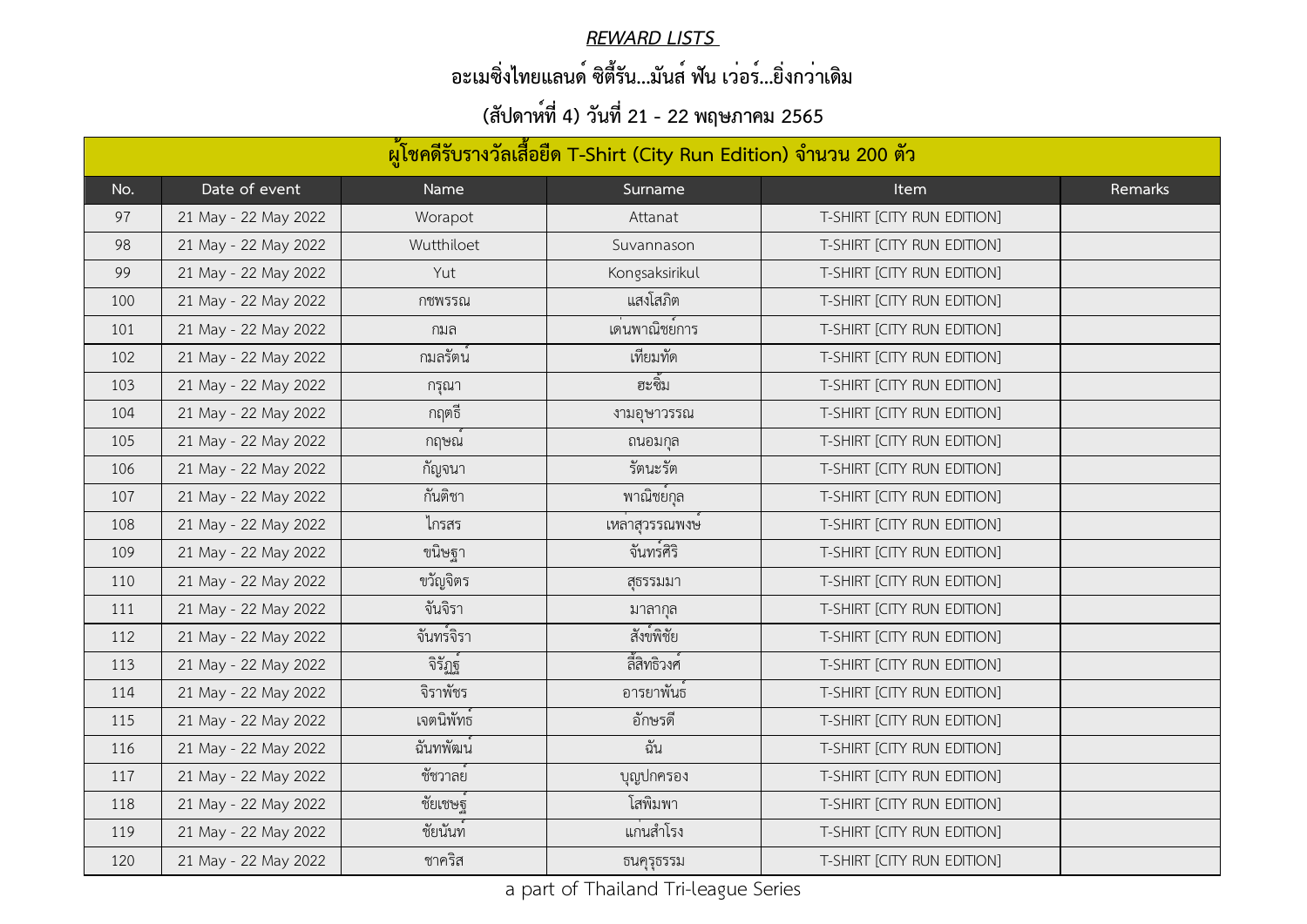#### *REWARD LISTS*

# **อะเมซิ่งไทยแลนด์ ซิตี้รัน...มันส์ ฟัน เว่อร์...ยิ่งกว่าเดิม**

| ้ผู้โชคดีรับรางวัลเสื้อยืด T-Shirt (City Run Edition) จำนวน 200 ตัว |                      |                        |                           |                            |         |
|---------------------------------------------------------------------|----------------------|------------------------|---------------------------|----------------------------|---------|
| No.                                                                 | Date of event        | Name                   | Surname                   | <b>Item</b>                | Remarks |
| 121                                                                 | 21 May - 22 May 2022 | ชุติมา                 | สิทสงวนพันธ์              | T-SHIRT [CITY RUN EDITION] |         |
| 122                                                                 | 21 May - 22 May 2022 | โชคชัย                 | พรพิชิตตานนท              | T-SHIRT [CITY RUN EDITION] |         |
| 123                                                                 | 21 May - 22 May 2022 | โชฎก                   | กิตติธรกุล                | T-SHIRT [CITY RUN EDITION] |         |
| 124                                                                 | 21 May - 22 May 2022 | ฐิตินันท์              | เกษมสินทรัพย <sup>์</sup> | T-SHIRT [CITY RUN EDITION] |         |
| 125                                                                 | 21 May - 22 May 2022 | ณถัทร                  | ปิยะหรรษา                 | T-SHIRT [CITY RUN EDITION] |         |
| 126                                                                 | 21 May - 22 May 2022 | ณัฐชนน                 | เส็งเกรียว                | T-SHIRT [CITY RUN EDITION] |         |
| 127                                                                 | 21 May - 22 May 2022 | ณัฐพิมล                | ้อยู่รุ่งเรื่องศักดิ์     | T-SHIRT [CITY RUN EDITION] |         |
| 128                                                                 | 21 May - 22 May 2022 | เตชินม <sup>์</sup>    | บัวหลง                    | T-SHIRT [CITY RUN EDITION] |         |
| 129                                                                 | 21 May - 22 May 2022 | เติมศักดิ์             | สุภาชัย                   | T-SHIRT [CITY RUN EDITION] |         |
| 130                                                                 | 21 May - 22 May 2022 | ทวี                    | ปูยผา                     | T-SHIRT [CITY RUN EDITION] |         |
| 131                                                                 | 21 May - 22 May 2022 | ธนภัทร                 | เพ็งสวาง                  | T-SHIRT [CITY RUN EDITION] |         |
| 132                                                                 | 21 May - 22 May 2022 | ธนุส                   | เอกธรรมวงศษา              | T-SHIRT [CITY RUN EDITION] |         |
| 133                                                                 | 21 May - 22 May 2022 | ธรรมนูญ                | วิรัชตั้งสกุล             | T-SHIRT [CITY RUN EDITION] |         |
| 134                                                                 | 21 May - 22 May 2022 | ธัญพร                  | ศรีสุชาญเจริญ             | T-SHIRT [CITY RUN EDITION] |         |
| 135                                                                 | 21 May - 22 May 2022 | ธัญลักษณ <sup>์</sup>  | ไพโรจน <sup>์</sup>       | T-SHIRT [CITY RUN EDITION] |         |
| 136                                                                 | 21 May - 22 May 2022 | ້ ບ<br>ธัญวรัตม        | ตันสิรานนท์               | T-SHIRT [CITY RUN EDITION] |         |
| 137                                                                 | 21 May - 22 May 2022 | ธันน <sup>์</sup> ธนัถ | สิริกนกรัตน์              | T-SHIRT [CITY RUN EDITION] |         |
| 138                                                                 | 21 May - 22 May 2022 | ธิติ                   | โดดส                      | T-SHIRT [CITY RUN EDITION] |         |
| 139                                                                 | 21 May - 22 May 2022 | ธีธัช                  | หลีเจริญ                  | T-SHIRT [CITY RUN EDITION] |         |
| 140                                                                 | 21 May - 22 May 2022 | ธีรธร                  | ธาราไชย                   | T-SHIRT [CITY RUN EDITION] |         |
| 141                                                                 | 21 May - 22 May 2022 | นพคุณ                  | สุขขีชล                   | T-SHIRT [CITY RUN EDITION] |         |
| 142                                                                 | 21 May - 22 May 2022 | นพพร                   | สุดชาญชัยกุล              | T-SHIRT [CITY RUN EDITION] |         |
| 143                                                                 | 21 May - 22 May 2022 | นภดล                   | บูรณธีราวิทย <sup>์</sup> | T-SHIRT [CITY RUN EDITION] |         |
| 144                                                                 | 21 May - 22 May 2022 | นวชาต                  | ทับเปีย                   | T-SHIRT [CITY RUN EDITION] |         |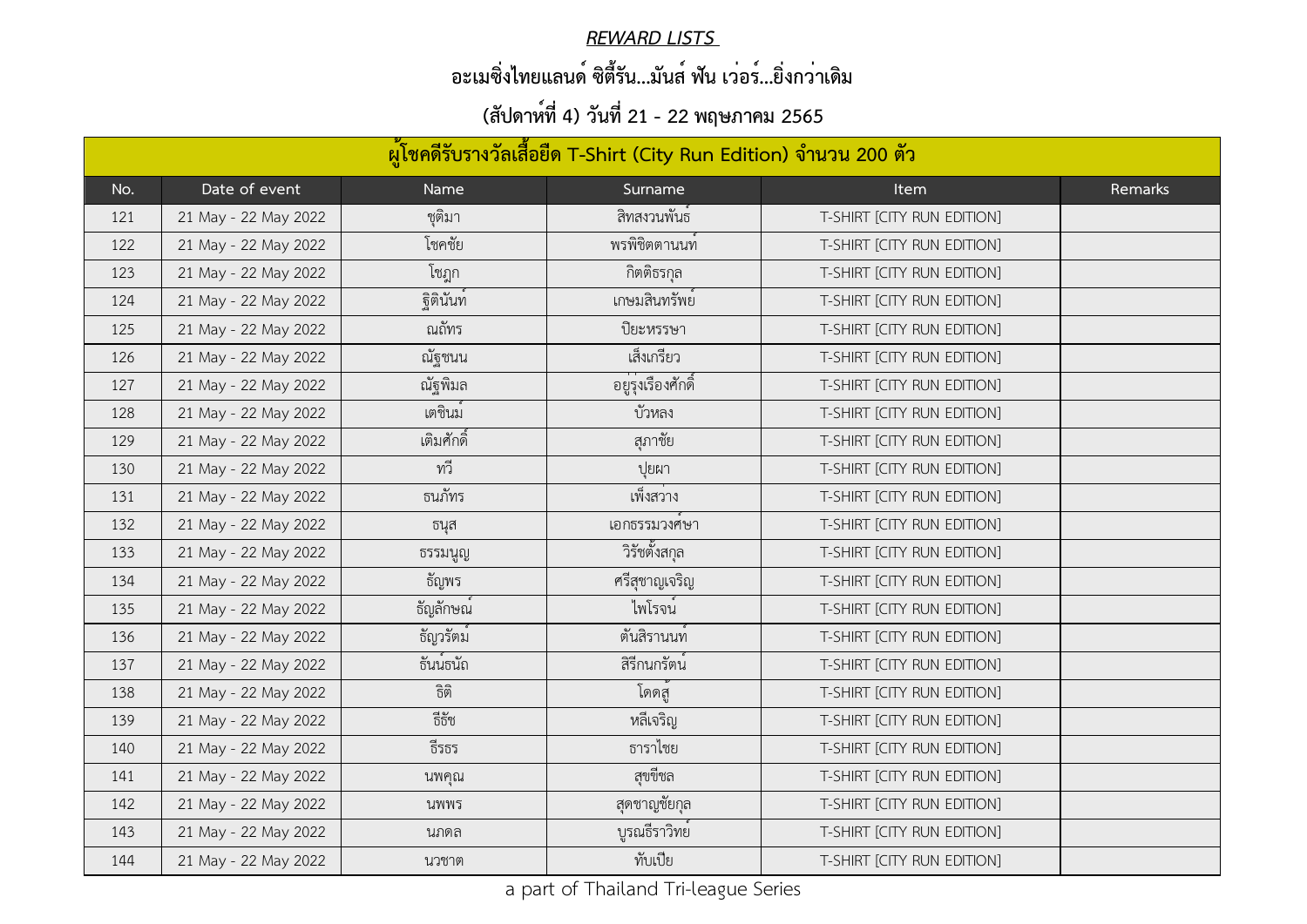#### *REWARD LISTS*

# **อะเมซิ่งไทยแลนด์ ซิตี้รัน...มันส์ ฟัน เว่อร์...ยิ่งกว่าเดิม**

| ้ผู้โชคดีรับรางวัลเสื้อยืด T-Shirt (City Run Edition) จำนวน 200 ตัว |                      |                       |                           |                            |         |
|---------------------------------------------------------------------|----------------------|-----------------------|---------------------------|----------------------------|---------|
| No.                                                                 | Date of event        | Name                  | Surname                   | <b>Item</b>                | Remarks |
| 145                                                                 | 21 May - 22 May 2022 | นัครรัตน์             | นคราวงศ                   | T-SHIRT [CITY RUN EDITION] |         |
| 146                                                                 | 21 May - 22 May 2022 | นายเจริญ              | สิกพันธ์                  | T-SHIRT [CITY RUN EDITION] |         |
| 147                                                                 | 21 May - 22 May 2022 | นิภาวรรณ              | ศิริประไพ                 | T-SHIRT [CITY RUN EDITION] |         |
| 148                                                                 | 21 May - 22 May 2022 | บัลลังก์              | พุทธรัตน์                 | T-SHIRT [CITY RUN EDITION] |         |
| 149                                                                 | 21 May - 22 May 2022 | บุญเสริม              | เจริญวัฒน <sup>์</sup>    | T-SHIRT [CITY RUN EDITION] |         |
| 150                                                                 | 21 May - 22 May 2022 | บุศรินทร์             | สุขขิน                    | T-SHIRT [CITY RUN EDITION] |         |
| 151                                                                 | 21 May - 22 May 2022 | ปภาณัท                | รวมใจ                     | T-SHIRT [CITY RUN EDITION] |         |
| 152                                                                 | 21 May - 22 May 2022 | ประวิตร์              | เพียรวิริยะ               | T-SHIRT [CITY RUN EDITION] |         |
| 153                                                                 | 21 May - 22 May 2022 | ปัทมา                 | จันทร์เทศ                 | T-SHIRT [CITY RUN EDITION] |         |
| 154                                                                 | 21 May - 22 May 2022 | ปาณิศา                | อุนสำโรง                  | T-SHIRT [CITY RUN EDITION] |         |
| 155                                                                 | 21 May - 22 May 2022 | ป็นมณี                | ศรีแสงเงิน                | T-SHIRT [CITY RUN EDITION] |         |
| 156                                                                 | 21 May - 22 May 2022 | พชรวัฒน <sup>์</sup>  | เสาวกุล                   | T-SHIRT [CITY RUN EDITION] |         |
| 157                                                                 | 21 May - 22 May 2022 | ้มณีรัตน <sup>์</sup> | ตั้งวิรุหห์รัตน์          | T-SHIRT [CITY RUN EDITION] |         |
| 158                                                                 | 21 May - 22 May 2022 | มนตรี                 | กุลสุวรรณ                 | T-SHIRT [CITY RUN EDITION] |         |
| 159                                                                 | 21 May - 22 May 2022 | มนัส                  | สันดำ                     | T-SHIRT [CITY RUN EDITION] |         |
| 160                                                                 | 21 May - 22 May 2022 | มยุรา                 | มหันตระกูล                | T-SHIRT [CITY RUN EDITION] |         |
| 161                                                                 | 21 May - 22 May 2022 | มหธน                  | เมธีดุลสถิตย <sup>์</sup> | T-SHIRT [CITY RUN EDITION] |         |
| 162                                                                 | 21 May - 22 May 2022 | ยงยุทธ                | ปินสุข                    | T-SHIRT [CITY RUN EDITION] |         |
| 163                                                                 | 21 May - 22 May 2022 | รดา                   | ตรัสประพาฬ                | T-SHIRT [CITY RUN EDITION] |         |
| 164                                                                 | 21 May - 22 May 2022 | เริงศักดิ์            | เขียวขจี                  | T-SHIRT [CITY RUN EDITION] |         |
| 165                                                                 | 21 May - 22 May 2022 | ลิขิต                 | ประจันเต                  | T-SHIRT [CITY RUN EDITION] |         |
| 166                                                                 | 21 May - 22 May 2022 | วรกมล                 | เอมแจง                    | T-SHIRT [CITY RUN EDITION] |         |
| 167                                                                 | 21 May - 22 May 2022 | วันเฉลิม              | บุญเกษม                   | T-SHIRT [CITY RUN EDITION] |         |
| 168                                                                 | 21 May - 22 May 2022 | วินัย                 | พัวประเสริฐสุข            | T-SHIRT [CITY RUN EDITION] |         |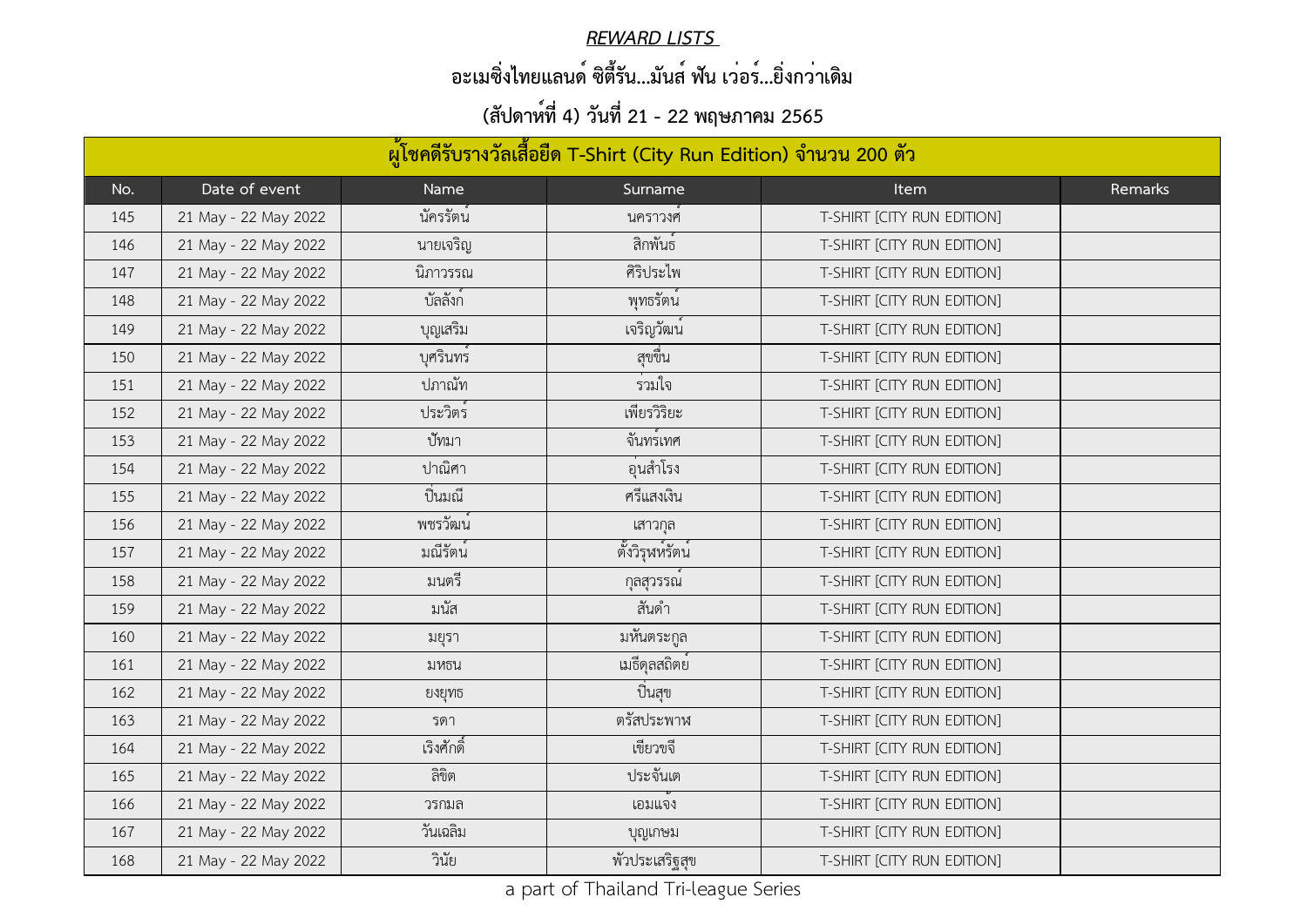#### *REWARD LISTS*

# **อะเมซิ่งไทยแลนด์ ซิตี้รัน...มันส์ ฟัน เว่อร์...ยิ่งกว่าเดิม**

| ้ผู้โชคดีรับรางวัลเสื้อยืด T-Shirt (City Run Edition) จำนวน 200 ตัว |                      |           |                            |                            |         |
|---------------------------------------------------------------------|----------------------|-----------|----------------------------|----------------------------|---------|
| No.                                                                 | Date of event        | Name      | Surname                    | <b>Item</b>                | Remarks |
| 169                                                                 | 21 May - 22 May 2022 | วิรัญชนา  | หินสด                      | T-SHIRT [CITY RUN EDITION] |         |
| 170                                                                 | 21 May - 22 May 2022 | วิวรรณ    | ฏวังแทบ                    | T-SHIRT [CITY RUN EDITION] |         |
| 171                                                                 | 21 May - 22 May 2022 | วิศรุต    | วิไลงาม                    | T-SHIRT [CITY RUN EDITION] |         |
| 172                                                                 | 21 May - 22 May 2022 | วิศิษฏ์   | สงวนหงษ                    | T-SHIRT [CITY RUN EDITION] |         |
| 173                                                                 | 21 May - 22 May 2022 | วีระเดช   | เศรษฐชาตนันท               | T-SHIRT [CITY RUN EDITION] |         |
| 174                                                                 | 21 May - 22 May 2022 | วุฒิชัยญ์ | เหลืองพัชรโชติ             | T-SHIRT [CITY RUN EDITION] |         |
| 175                                                                 | 21 May - 22 May 2022 | ศรีธนญ    | เอียมจัน                   | T-SHIRT [CITY RUN EDITION] |         |
| 176                                                                 | 21 May - 22 May 2022 | ิสนิ      | นามจันดี                   | T-SHIRT [CITY RUN EDITION] |         |
| 177                                                                 | 21 May - 22 May 2022 | สมบุญ     | ตันติบวรสกุล               | T-SHIRT [CITY RUN EDITION] |         |
| 178                                                                 | 21 May - 22 May 2022 | สมศักดิ์  | แสงจันทร <sup>ั</sup> สมพร | T-SHIRT [CITY RUN EDITION] |         |
| 179                                                                 | 21 May - 22 May 2022 | สราวุฒิ   | บตรงาม                     | T-SHIRT [CITY RUN EDITION] |         |
| 180                                                                 | 21 May - 22 May 2022 | สาธิต     | ชีสังวร                    | T-SHIRT [CITY RUN EDITION] |         |
| 181                                                                 | 21 May - 22 May 2022 | สิทธิโชค  | ชลออยู                     | T-SHIRT [CITY RUN EDITION] |         |
| 182                                                                 | 21 May - 22 May 2022 | สุขประชัย | สิทธิรังสรรค์              | T-SHIRT [CITY RUN EDITION] |         |
| 183                                                                 | 21 May - 22 May 2022 | สุภัคชญา  | ้เบิกบาน                   | T-SHIRT [CITY RUN EDITION] |         |
| 184                                                                 | 21 May - 22 May 2022 | แสนพล     | ์สันติโสภณกุล              | T-SHIRT [CITY RUN EDITION] |         |
| 185                                                                 | 21 May - 22 May 2022 | โสพัส     | สังขกรมานิต                | T-SHIRT [CITY RUN EDITION] |         |
| 186                                                                 | 21 May - 22 May 2022 | อดิศร     | รัตนรัตน์                  | T-SHIRT [CITY RUN EDITION] |         |
| 187                                                                 | 21 May - 22 May 2022 | อนวัช     | สุภาภรณ                    | T-SHIRT [CITY RUN EDITION] |         |
| 188                                                                 | 21 May - 22 May 2022 | ้อนันต์   | ชูนามะ                     | T-SHIRT [CITY RUN EDITION] |         |
| 189                                                                 | 21 May - 22 May 2022 | อนุชา     | อินทิ                      | T-SHIRT [CITY RUN EDITION] |         |
| 190                                                                 | 21 May - 22 May 2022 | ้อนุรักษ์ | เลิศรัตนชัยกิจ             | T-SHIRT [CITY RUN EDITION] |         |
| 191                                                                 | 21 May - 22 May 2022 | อนุศักดิ์ | อยูฏ                       | T-SHIRT [CITY RUN EDITION] |         |
| 192                                                                 | 21 May - 22 May 2022 | อรรถกร    | สนิทประโคน                 | T-SHIRT [CITY RUN EDITION] |         |